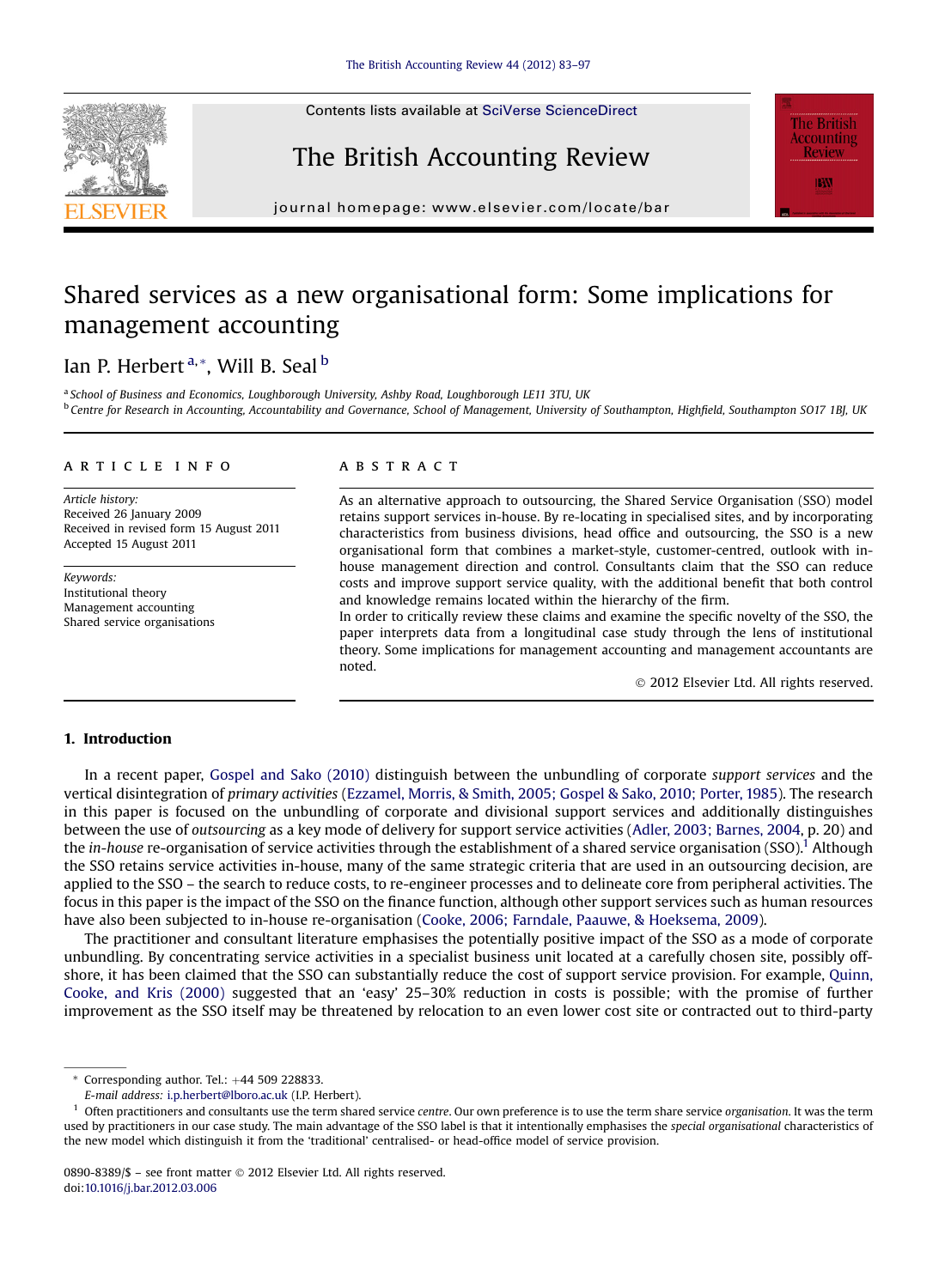providers. It is also argued that the SSO should provide better service than the old functional service departments ([Davis,](#page--1-0) [2005; Ulrich, 1995](#page--1-0)). As SSOs are often linked to other organisational changes such as the introduction of Enterprise Resource Planning (ERP) systems, advocates argue that the SSO offers the critical mass to re-engineer and standardise business processes using the best technology ([Oliveira, 2010; Ulbrich, 2006](#page--1-0)). The consolidation of workers within an SSO facilitates the use of the types of technologies developed in call-centre style operations which link voice, video and data interaction capability [\(Leach, 2004](#page--1-0), p. 31; [Schulman, Dunleavy, Harmer, & Lusk, 1999\)](#page--1-0). The pertinent feature being that the resolution of a query or transaction will not be the exclusive responsibility of any one individual worker. Customers may speak to a different worker each time, yet continuity is maintained through a central, real-time, customer database. Standardisation of systems and technology may allow the SSO to employ cheaper junior staff but, conversely, the scale and new focus of the SSO should also enable it to recruit and concentrate top experts and professionals. Over time, this creates new core competencies to support and enhance the overall organisation.

The list of benefits produced in the consultancy literature might suggest that the case for SSOs is compelling (for example, [Accenture, 2005](#page--1-0)). Yet, academic research suggests a more mixed verdict. For example, [Janssen and Joha \(2006, p. 109\)](#page--1-0) found that in a public service in the Netherlands several primary motives for the SSO model, such as cost reduction, access to higher skills, reduction of complexity, higher service levels, and so on, were not achieved although, some unanticipated benefits, such as sharing best practice and better security were realised serendipitously. [Cooke \(2006\)](#page--1-0) tested the realisation of [Reilly](#page--1-0)'s [\(2000\)](#page--1-0) schedule of benefits in a sample of Human Resources SSOs, concluding that poor change management in practice had led to reduced 'quantity and quality' of service ([Cooke, 2006,](#page--1-0) p. 221). Even some consultants have questioned the business case for the SSO. For example, [Seddon \(2005, 2008\)](#page--1-0) argues that the SSO embeds a 'command and control' culture which focuses too much on managing activity within the SSO.

In terms of organisational transformation and changes in management accounting practices, the SSO appears to lack the radical impact of outsourcing. For example, Smith, Morris, and Ezzamel  $(2005)^2$  found that outsourcing caused organisational change and that 'the more outsourcing is used, the more likely is the organisation to have made major changes in its management accounting systems' (2005, p. 437). But, can similar claims be made for the SSO? For example, it could be argued that the SSO approach represents just another head-office driven, centralisation, project ([ACCA, 2009](#page--1-0)); simply a variation on the traditional hierarchical, multi-divisional corporation [\(Chandler, 1962](#page--1-0)) in which a 'button-downed' management [\(Thrift,](#page--1-0) [2005](#page--1-0)) is reluctant to commit to genuinely new ways of organising support functions.

This paper draws on institutional theory and, specifically, the models of organisational and management accounting change developed by [Burns and Scapens \(2000\)](#page--1-0) and [Dillard, Rigsby, and Goodman \(2004\)](#page--1-0). These theoretical models are used to interpret a longitudinal case study of an organisation that introduced an SSO model. The specific contributions of the paper are to understand the significance of the SSO and its role in the development of wider organisational processes including management accounting. To this end, the research questions addressed in this paper are as follows;

Research Question 1: To what extent does the SSO constitute a new organisational form, and does it represent a conceptual change in the way that corporations are managed?

Research Question 2: What are the implications of the SSO for the management accounting function?

The paper proceeds in the next section by explaining how institutional theory, might be used to guide the interpretation of field data in terms of the nature and extent of organisational change caused by the introduction of the SSO model. In the third section, data from a case SSO are presented. The fourth section examines the extent to which the SSO model may be interpreted as a new organisational form with implications for the management accounting function. Finally, some tentative conclusions are advanced together with some suggestions for further research.

#### 2. Organisational change and management accounting: an institutional interpretation

In this section we explain and justify why we have chosen institutional theory to interpret our case study, in particular at a micro-level, [Burns and Scapens \(2000\),](#page--1-0) and at a wider societal level, [Dillard et al. \(2004\)](#page--1-0). Given the research agenda, any appropriate theory of organisational change should comprise a number of characteristics. First, the theory has to indicate what is being changed or left unchanged. If 'institutions can be regarded as imposing form and social coherence upon human activity, through the production and reproduction of settled habits of thought and action' ([Burns & Scapens, 2000](#page--1-0), p. 6), emphasis as original], then claims of organisational change can be based on showing changes in routines and the reproduction of new patterns of behaviour. Secondly, the extent and type of change may be influenced by organisational resistance in the enactment of rules and routines, particularly if they challenge existing meanings and values. Additionally, unconscious/ unintended change 'may occur in the absence of systems to monitor the execution of the routines and where the rules and routines are not sufficiently understood and/or accepted by the actors' ([Burns & Scapens, 2000](#page--1-0), p. 10).

In contrast to the rather static model of the M-form, the [Burns and Scapens \(2000\)](#page--1-0) model offers a richer and more nuanced interpretation of organisational change by proposing three dichotomies: formal versus informal change, (i.e., conscious design

<sup>&</sup>lt;sup>2</sup> Note that the emphasis in this research is specifically on the organisation of business support functions. [Smith et al. \(2005\)](#page--1-0) looked at outsourcing in general.